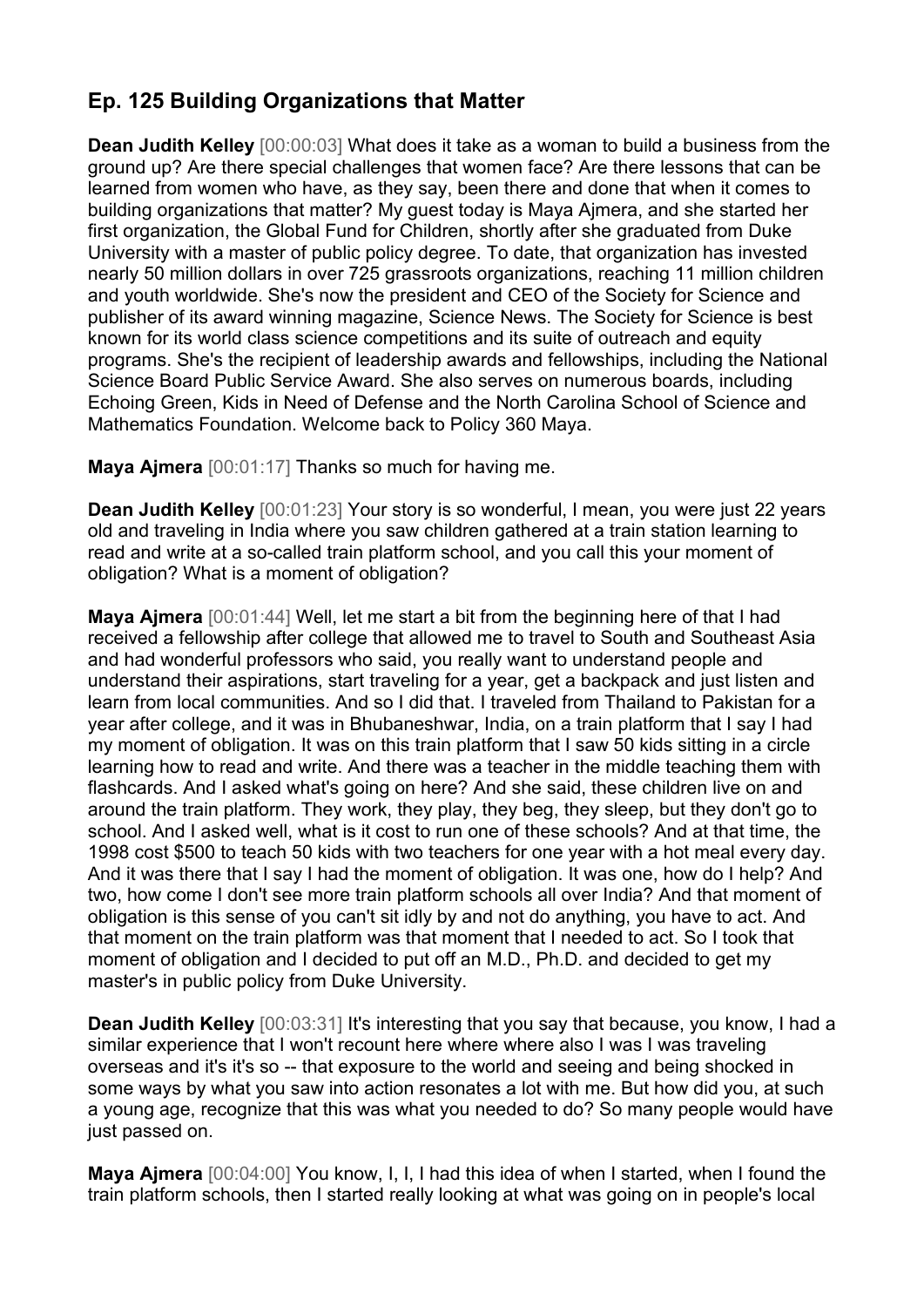communities. And you started seeing homegrown innovations taking place. And the question becomes is, is that they were capital starved. They didn't have enough capital into these local groups led by local leadership, proximate leadership, and that became a very strong focal point for me when I came to Duke, because I my my background had been neuroscience. I was a science kid my whole life. But I needed to learn about education and policy and statistics and economics and international development. I needed grounding and and the Sanford School of Public Policy gave me that to really build and think about the Global Fund for Children from- from scratch.

**Dean Judith Kelley** [00:04:59] So while you were going to school, did you in any way sort of engage further with the people you had met or did you sort of put it on the back burner and then you went about going to school?

**Maya Ajmera** [00:05:11] I put it on the back burner and took my courses. And then my second year graduate school at Sanford, I told my graduate school advisor, Dr. William Asher, at that time, who was the founder of the Center for International Development and I said, this is what I want to do after I'm finished. I want to found the Global Fund for Children. And he took out his yellow notebook, says, well, why don't you tell me what that's about? And so I said, what I want to do is put small amounts of capital into really innovative grassroots organizations serving the most vulnerable children and youth in the world and help them become scalable and sustainable. And he he wrote down, you know, lots of notes, asked me a lot of questions, and he said, OK, the center will support you. We'll give you a desk, a chair and a telephone. But you need to go out and raise some money to help support yourself. And that's how the Global Fund for Children was literally founded in an office, a bare office space at the at the Sanford School,

**Dean Judith Kelley** [00:06:16] And that-- I actually didn't know that. I think that's really fascinating. Bill Asher surely has inspired a lot of a lot of people, but you took it much further than many other students who had an opportunity to do the same things. How did you then go about just did you know about fundraising? How did you how did you did you write a business plan? What did you do?

**Maya Ajmera** [00:06:38] I wrote a proposal. I wrote a four page proposal. I had Professor Asher look at it. I had a couple of other professors look at it. And there was a lot of elation and extraordinary excitement about it. And then there was one professor who basically said, "Maya, this is going to fail. It's never going to work." And, you know, you get that right in all, in all situations. But I ended up applying to something, a group called Echoing Green, and Echoing Green was founded by General Atlantic, which uses private sector principles to solve social problems. Echoing Green backed Wendy Kopp of Teach for America and Alan Khazei and Michael Brown of City Year. They backed many Duke graduates with their ideas for starting social enterprises and NGOs. And I went in and was interviewed for my for my for my organization. And they gave me 25,000 dollars a year for three years, for four years. And then I had to go out and raise more capital. And I learned an interesting thing about being an alum of an institution like Duke or even my undergraduate at Bryn Mawr, was that there are many that your alumni network plays a really big role in helping to support your dreams, frankly, and didn't really got that from several alumni from Duke who I had the opportunity to meet that learned about my vision of the Global Fund for Children and really backed me for several years to get to get the organization up and running.

**Dean Judith Kelley** [00:08:32] Did you did you ever just feel like quitting like this was just not going to...?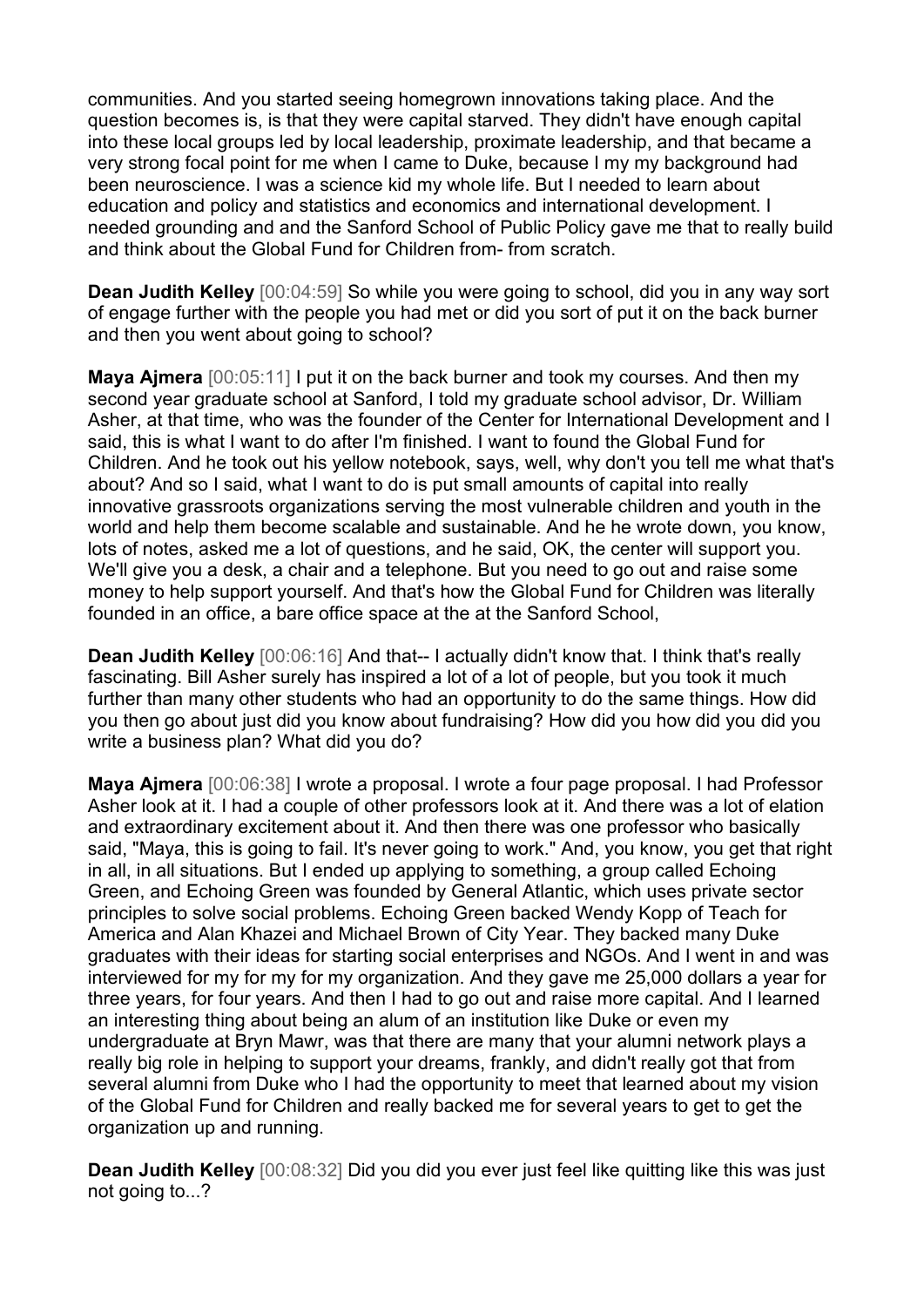## **Maya Ajmera** [00:08:37] Oh, sure.

**Dean Judith Kelley** [00:08:38] Yeah. And what did you do in those moments?

**Maya Ajmera** [00:08:42] I had really great mentors like Professor Asher and other folks who said, "OK, you've come towards a rough patch." I remember one time in particular where the founding piece of the Global Fund for Children was a social enterprise called Global Fund for Children's Books. It was children's books. And my first children's book was being turned down by every publisher in New York. It's called "Children from Australia to Zimbabwe". And we ended up self publishing the book, but I had to go out and raise capital to self publish it. The book did so well in North Carolina because we donated three copies to every public school. But I remember that we had literally like two thousand dollars in the bank account. I wasn't sure how we were going to make it. But I also had outstanding proposals to the Kellogg Foundation and a couple of individual donors and they said, stick with it, just stick with it. Let's see what happens. I was thinking about getting another job to support the Global Fund, but I got those grants. And as they say, the rest is history.

**Dean Judith Kelley** [00:09:45] I'm sure the rest is history, but I'm sure there was a lot more there. Right, because raising the money was one thing, but you, I'm sure, also had to build relationships in the field. And I wonder how how did you build those relationships and and do you think did it at all matter that you were in the field of children, that you you were a woman? Did that matter at all or did it not matter?

**Maya Ajmera** [00:10:10] I don't know if I ever thought that it mattered being a woman in the field at that time. But what I do know is that I knew that the first grant we wanted to make was to the train platform schools. That was going to be sort of the model. And so the first royalty checks we got from the sale of "Children from Australia to Zimbabwe", we put those royalties back into the field immediately. I ended up meeting through my travels quite a few social entrepreneurs on the ground, grassroots leaders that were doing really great work. And it was through networking and actually through letter writing at that time, you know, the Internet would just come to explode. Right. And so I was traveling a lot looking for projects. But once I got our first major grant, I ended up you really you hire really smart people to surround you. And I hired a program officer who's just brilliant, who actually became, as they call a person who went into the field and sourced projects, left to right. And we ended up building on that model of individuals that came from those areas of the world. Understood - understanding proximate leadership and understanding grassroots innovation and figuring out how to support those those organizations.

**Dean Judith Kelley** [00:11:39] So two thousand dollars, you know, even back then was not a lot. You must have been very persuasive or, you know, you had people who believed in you. What was your strategy? What was your tactic? What was your secret?

**Maya Ajmera** [00:11:56] Well, I mean, my first seed grant was 25000 thousand dollars. And so that supported me through Echoing Green. That's not a lot of money in this day and age, I guess, but. It's really about setting the vision and where do you see the organization going and what did you want to do for children? And for me, it was very clear that there was a large population of children that were invisible to government and and the only way to reach child laborers and street children and girls and minority populations and children with disabilities and street children was really through grassroots organizations, right, and local leaders. And I think that really took people's imaginations, right, and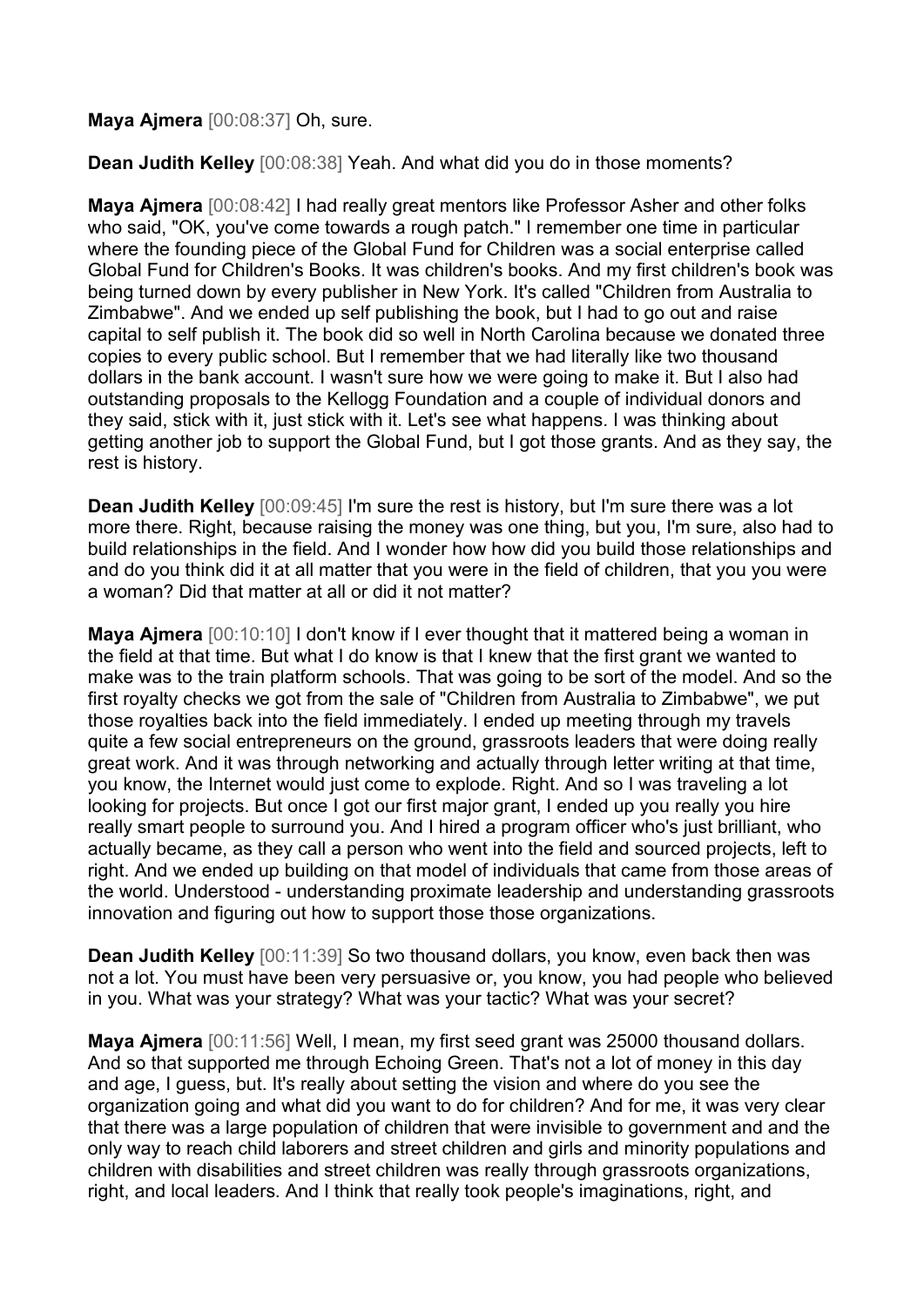saying, wow, small amount of money targeted well and locally can do very big things in the developing world and even in the United States. So, you know, I I really started buil-, you know, I built the organization for 17 years and then decided, like any leader founder, that it was time to let the baby go off to college and for me to do something else. I could have been with the Global Fund for Children for the rest of my life, but felt that it was important for new leadership to come in to take it to the next level.

**Dean Judith Kelley** [00:13:27] You know, it's very interesting because it's it's your approach was so innovative because in some ways, you know, we had the movement of micro lending going on and you were sort of micro granting.

**Maya Ajmera** [00:13:37] That's right.

**Dean Judith Kelley** [00:13:38] And and to organizations rather than necessarily individuals.

**Maya Ajmera** [00:13:42] Individuals.

**Dean Judith Kelley** [00:13:43] Yeah, I think it's fascinating. So I'm wondering, you know, as you were leading this organization, you're starting to build the staff. There's a bunch of skills that nobody really teaches you. But clearly, you were incredibly passionate about what you were doing. Was that passion enough to make you feel like you could do this or were you, say, putting one foot in front of the other, although you had self doubts or did you know where to go?

**Maya Ajmera** [00:14:16] So, yes, I had a lot of self-doubt. I you know, I was young. I, you don't know what you don't know. I learned building a board. I learned about H.R., I learned about, you know, things like benefits. And and you read a lot you ask a lot of other nonprofit leaders how they did it. And I really was about paying it forward when I spent time with the nonprofit leaders giving me advice. They said just pay it forward to somebody else who's in the same position someday, which I've done on many, many, many occasions. And you trip up and you have self-doubt - almost, you know, as women, go through imposter syndrome. When we got, we got more and more well known, I almost sort of had this out of body experiences, some time of looking at myself going is this me? Is this really me? You know, should I really be doing this? But I think the work speaks for itself and the investments that that the organization has made and the fact that the organization stands without me today is a testament to the fact that the organization was not built on a personality, but it was built on an extraordinary model.

**Dean Judith Kelley** [00:15:40] An idea. An idea. A powerful idea, right. I mean, I think, you know, that is really the core of of of your stories that you had. And, you know, even when you were articulating it in the beginning, the idea was so clear about what you wanted to do. And the sustainability piece at being being able to articulate that vision is so important.

**Maya Ajmera** [00:16:03] I yeah, and, you know, now leading a 100 year old organization like the Society for Science and going back to my science roots, you still use the same tools that I used when founding the Global Fund for Children, even though it's 100 year old organization. It's about passion, it's about vision, and it's about getting individuals excited and seeing something very clearly that's highly important in people's lives.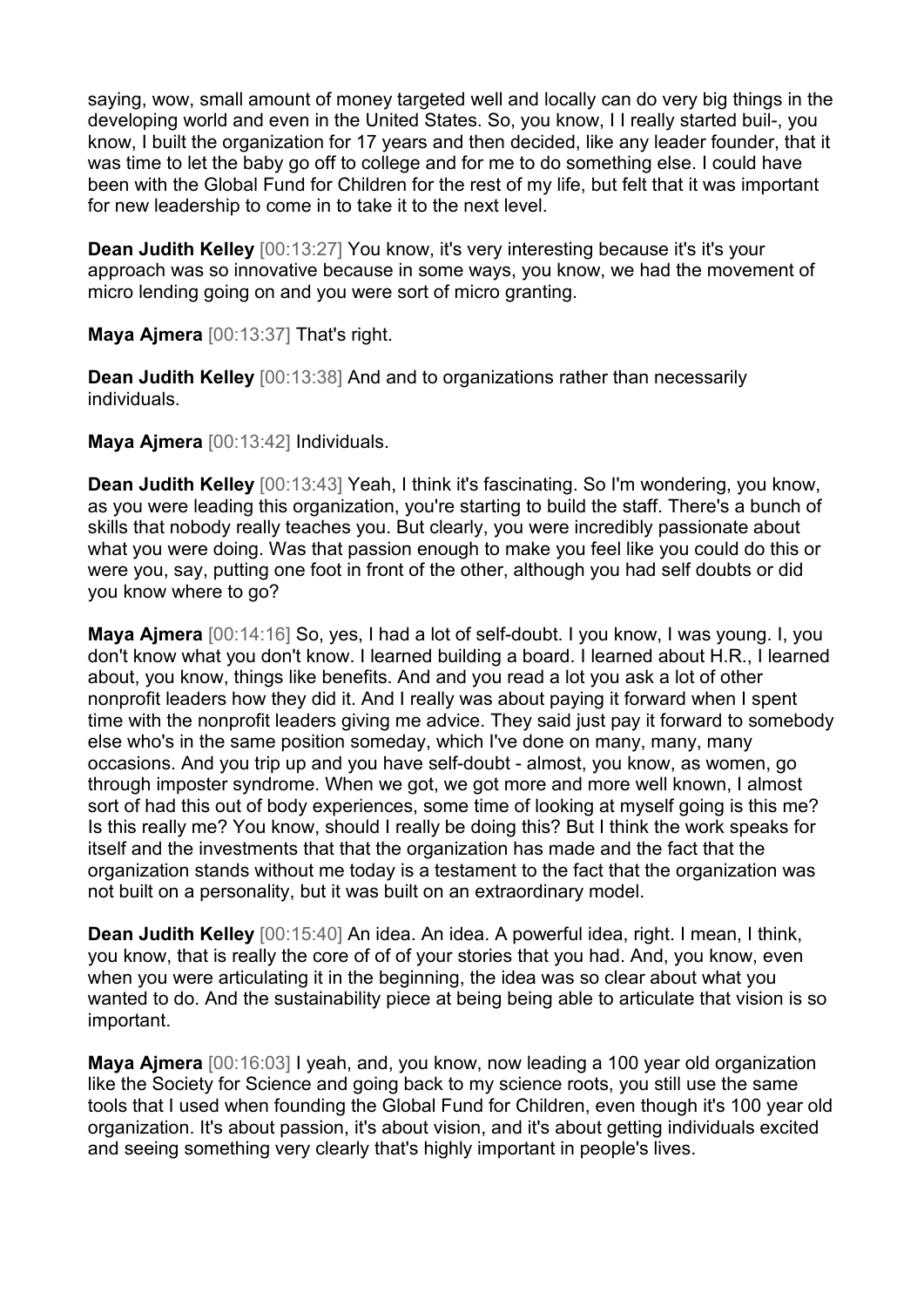**Dean Judith Kelley** [00:16:37] Mm hmm. Did you have a lot of mentors along the way? Did you have any formal coaches even? I mean, that's become so fashionable. Some some of my fellow Deans were like, oh, we have coaches. I'm like, should I be having one? How did you how did you navigate all that? Did you have folks you could lean on outside the organization as well?

**Maya Ajmera** [00:17:00] Well, my board, they were a great source. At the beginning, professor Asher was a great source of support and several philanthropists were great sources of support, not just financially, but just providing me insight and advice. Individuals like Adele Richardson Ray, the Hewlett family, Esther Hewlett and Juliette Gimon, and the late Richard B. Fisher, Morgan Stanley and Robert - Mr Robert K. Steel, who's a Duke grad, was an enormous support and mentor to me during the early days. And you search out people, you really search out folks who can who can really lend a ear, but also provide strategic advice. One big piece of advice I learned was to stay away from people who sucked the passion out of you. And I found some of those. They were just naysayers the whole time. And I basically learned very quickly to stay away from them or you just won't be able to do your work.

**Dean Judith Kelley** [00:18:08] Was that an advice, was that a piece of advice anybody gave you or was that were you sort of learned along the way?

**Maya Ajmera** [00:18:13] I think somebody gave me that advice, but I can't remember.

**Dean Judith Kelley** [00:18:19] I think it's very true. You know, you lead an organization, you know, they're always going to be naysayers. That's part of what you just have to accept that you can't make them go away. But how do you not make them suck the life out of you, right?

## **Maya Ajmera** [00:18:33] Right.

**Dean Judith Kelley** [00:18:33] I think that's really, really key. So what? So what? So how did you not let them do that when they knocked on your door and they were naysayers? How did you emotionally not let them take your passion and your energy?

**Maya Ajmera** [00:18:48] I just you know, you just walk away. I know a few instances where I thought they were going to, you know, take it out of me. But you just call really good friends and they're like, "stop, just don't listen to them, move on." And and you just get stronger and stronger and you still have naysayers, but you just still have to keep pushing forward and believing in what you're doing. And it's not that you don't want to get challenging responses from individuals because you do. You want people to challenge you. You want people to deconstruct your argument. What you don't want is people to say, "You can't do this.This is ridiculous. This is dumb. You're out of your mind." or "You're you're too young to be doing this." God, I had so many people who said, "how old are you? You're too young." or or sort of indications about my gender, right? Like, you know, is this something you really should be doing? So but, you know, now I lead a major scientific institution and you still come up around things like that. Right? A woman leading a science scientific institution. And not only that, a woman of color leading a scientific institution. I've been in places where someone will walk right by me and shake the hands because they thought that person was the CEO of the organization. And that blows my mind constantly, like, wow.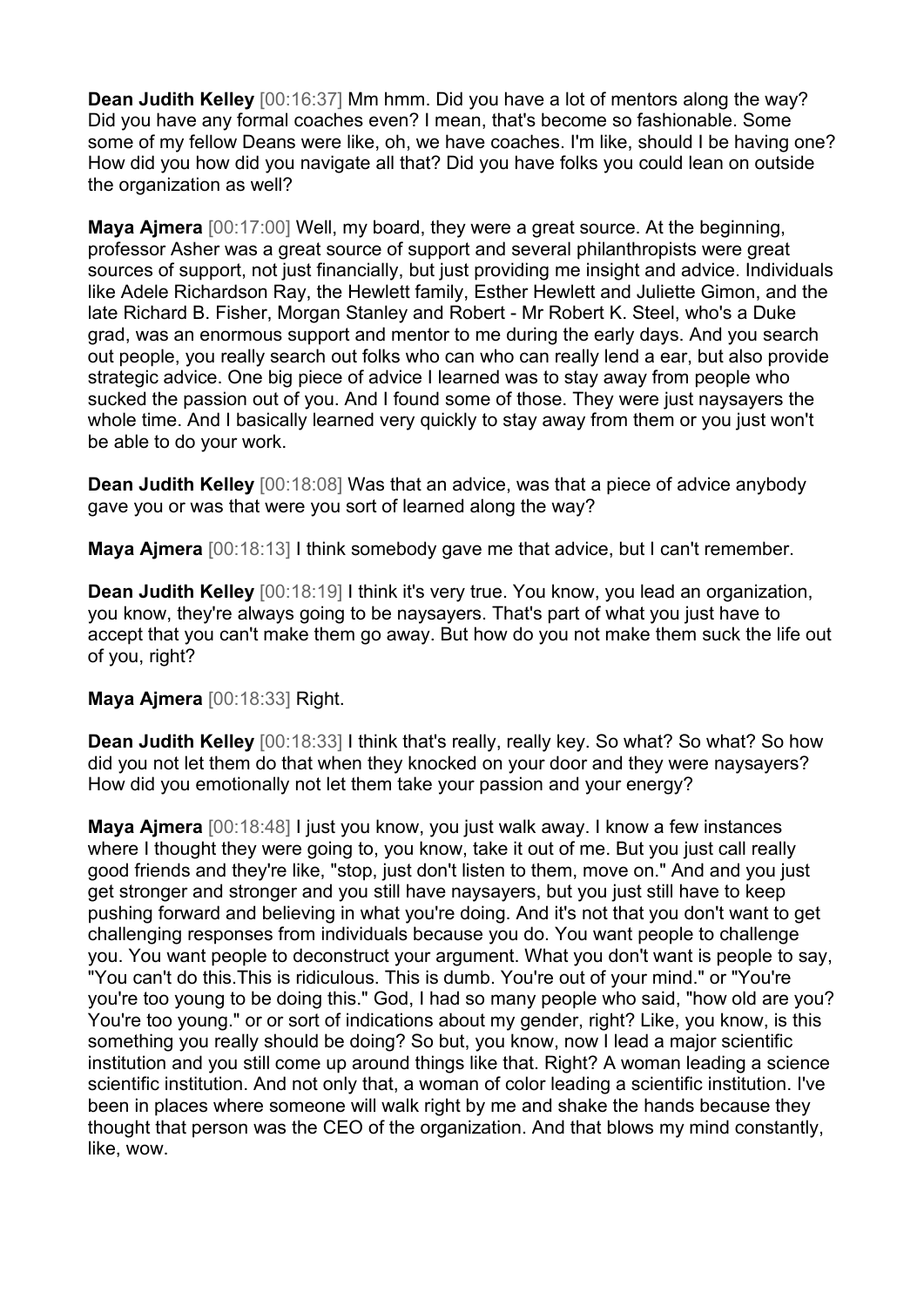**Dean Judith Kelley** [00:20:25] Has your leadership style changed much over the years or not just over the years, but also as you move from one organization to the other?

**Maya Ajmera** [00:20:33] I would say that one piece that stayed the same is hiring really smart people to surround you who know a heck of a lot more than you do, but that you have the critic but the CEO having critical thinking skills to ask the right questions. So I'm going to hire the best CFO ever. I'm going to hire the best program officer ever. I'm going to hire the best communications officer ever. Right. And they're the experts in their fields, but also knowing the right questions to ask. Right. That's one piece. One piece also is I love a team that just takes initiative and are entrepreneurial and come to me with new ideas. I just love it.

**Dean Judith Kelley** [00:21:18] It doesn't have all to come from you.

**Maya Ajmera** [00:21:19] Right. And I'd love loved seeing that at Global Fund for Children. And I love seeing it at the Society for Science and the newsroom I lead at Science News. It is so much fun and gratifying to see someone say, Maya, I have this idea, da da da da. What do you think? I said, OK, go for it. You know, first is how much it's going to cost, I think. And then we say, OK, it's a great idea. Let's figure out how we're going to raise the money for it or let me see if we can pull money from other places for to to test something. Right. I'm a big believer in empowering people to to to be entrepreneurial. Right. I think it's fun.

**Dean Judith Kelley** [00:22:05] What you're saying resonates so much with me. Not needing to be seen like the only source of ideas and allowing those around you to shine and giving them the credit.

**Maya Ajmera** [00:22:17] If you have a really extraordinary team, it's so much fun to support their initiatives and to back them and to see them thrive and to see their teams thrive. I'll give a great example. In my current work, the Society for Science founded the International Science and Engineering Fair in 1950, and we've built local science fairs throughout the world from the grassroots. We now have a 400 affiliated fair science fairs in 80 countries, regions and territories. We have been in person every year since last year before Covid hit. We had to pivot very quickly of how we were going to do an international science fair. Right? Everything closed down in March 2020. Last year we did we celebrated the the finalists, the projects, the science projects from around the world. This year we're going to have a competition. We are going to have the largest fair ever, we're going to have over fifteen hundred projects from over 2000 students from 65 countries, regions and territories. Each project will get four video interviews with two judges. And we've had to build these digital platforms, right, to be able to do all this. We're going to be awarding five million dollars in awards virtually to these students. And they are the most powerful STEM visionaries in the world. And half of them are young women and a quarter of them are coming in with patents or patent ready. These are high school students. They are the next Bill Gates and Mark Zuckerberg and and others of the world. And diversity, equity and inclusion is really important because we see kids from rural North Carolina and rural Alabama and Indonesia and Zimbabwe coming in and and putting forth their scientific innovations and engineering innovations. So that's what leadership's about. It's about how well do you pivot in a crisis? And we were able to do that. And we've now become sort of a role model for others of how we're doing this work, frankly.

**Dean Judith Kelley** [00:24:32] That is so, so exciting. And, you know, I think about in the military, when they do training, you know, they teach cadets or whatever to do certain